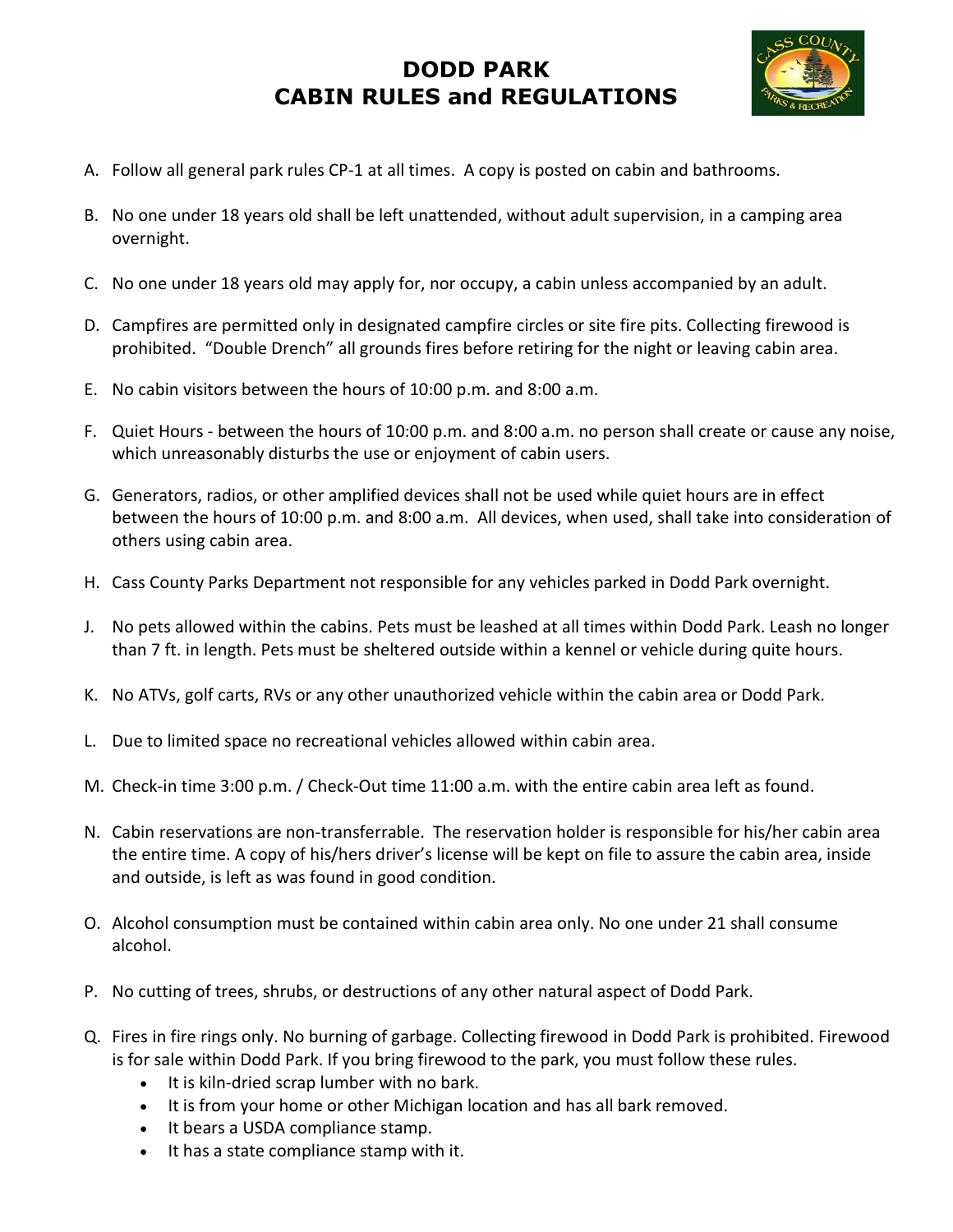- It is purchased from Dodd Park
- R. Campers should be considerate of others. Do not engage in any violent, abusive, loud, vulgar or otherwise disorderly conduct. Please do not obstruct persons or vehicles on roads, walks or paths. Disorderly conduct will not be tolerated. Removal by park officials or law enforcement will result in loss of camping privileges with no refund.
- S. Each campsite has a picnic table, grill and fire ring. Adding additional picnic tables from within Dodd Park is prohibited.
- T. No more than six (6) people shall stay overnight within a cabin unit. No tents allowed. No gatherings more than (15) people allowed at any time in cabin area. Campers can rent one of three shelters for gatherings more than 15 people.
- U. Anyone renting a cabin for seven (7) consecutive days will receive a 20% discount. Example:  $$50 \times 7 = $350$ . 20% = \$70. \$350 - \$70 = \$280 total fee.

In case of emergency dial 911. For non-emergency matters dial 269-445-4456.

## DON'T FORGET TO BRING YOUR BEDDING!

FAILURE TO FOLLOW THESE SIMPLE RULES OR ACT IN MANOR NOT CONSISTANT WITH THE BASIC BEHAVIOR OF CAMPING COULD RESULT IN REMOVAL FROM THE CABIN AREA AND/OR DODD PARK FOR NOW AND IN THE FUTURE. ANYONE HAVING BEEN REMOVED BY PARK OFFICIALS OR LAW ENFORCEMENT FOR ANY REASON MUST REQUEST, IN WRITING, TO THE CASS COUNTY PARKS AND RECREATION COMMISSION, A REQUEST TO RESERVE A CABIN IN THE FUTURE. HAVE FUN, BE SAFE, BE COURTEOUS AND THANK YOU FOR SUPPORTING THE CASS COUNTY PARKS.

I acknowledge and confirm that I have read and agree to all conditions on this rental agreement.

Signed: \_\_\_\_\_\_\_\_\_\_\_\_\_\_\_\_\_\_\_\_\_\_\_\_\_\_\_\_\_\_ Date: \_\_\_\_\_\_\_\_\_\_\_\_\_\_\_